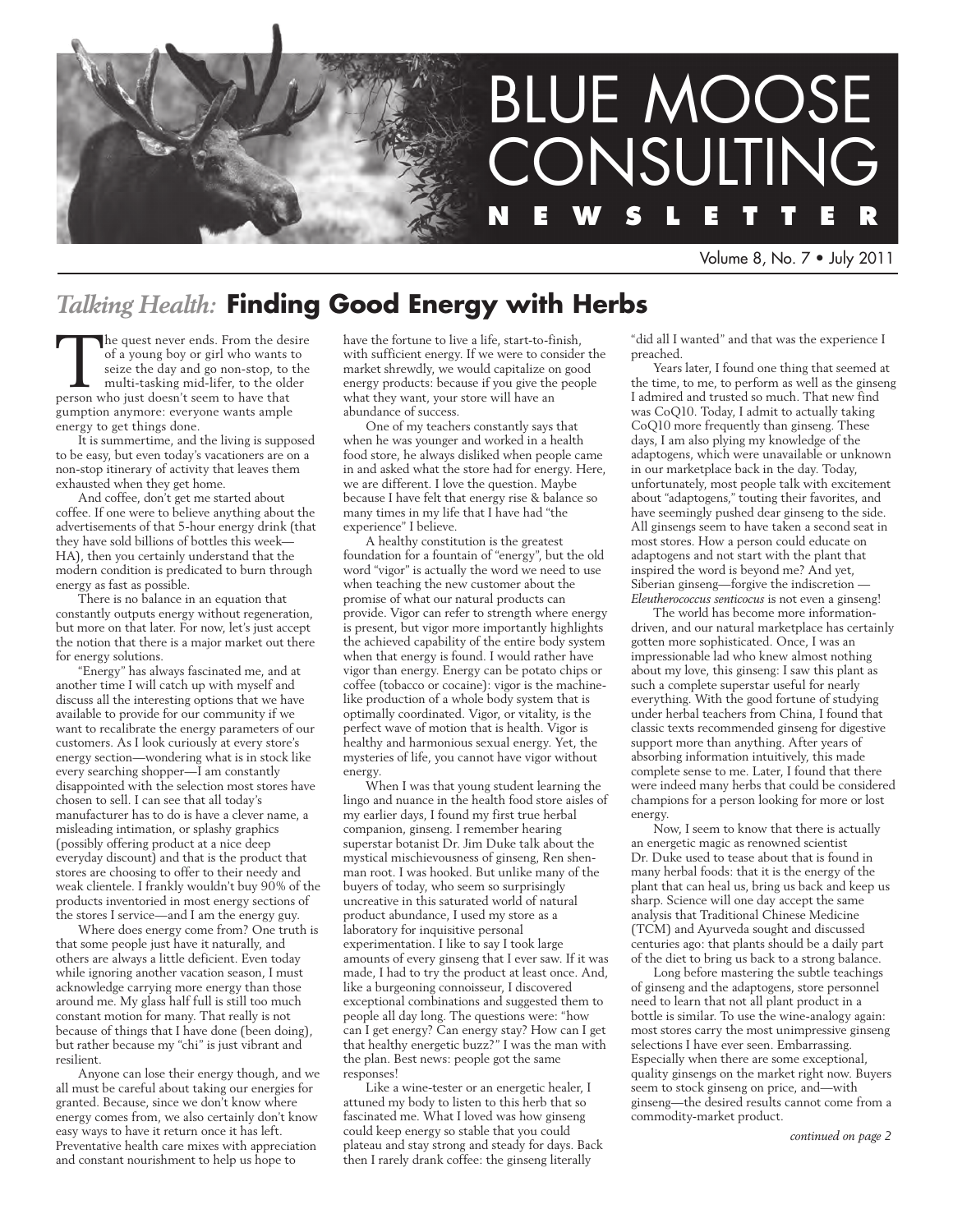### **Finding Good Energy** *continued from page 1*

Start to experiment with ginseng yourself today. Try it and taste it. The palate does not need to be ultra-sophisticated for the student to be able to immediately tell the difference between the masterfully-presented, top-shelf varieties and the left-over stock materials. Taste, and listen. My hope is that ginseng will also speak to you and that you will find the energyuplift to be mischievously pleasing. You will learn that coffee's promise will be truly found with ginseng in a manner that builds and strengthens rather than shocks and drains.

**Herb Pharm** is the premier herb grower manufacturing in the United States. What they have done in the pursuit of exceptional product is one of the best stories in the last half-century of natural foods. And when Ed Smith smiles and quips that he is extraordinarily proud of their ginseng—and that he believes it is one of the best products they present for the quality of the herb provided—then Herb Pharm's Asian Ginseng should be the centerpiece—the loud and bragged-about centerpiece—of any "energy section" that offers or pretends to offer what the words describe. With Herb Pharm's classy, wooden 4-SKU cross-merchandising rack, the stage is literally set for presenting to the public the stars of the ginseng category: Herb Pharm's *Asian Ginseng liquid extract, Asian Ginseng Glycerite, Eleuthro liquid extract* and *Eleuthro Glycerite*. Move over mediocrity, here are products that can be recommended with enthusiasm.

Ginseng: what do we know about this plant? We first know that most of the world's good ginseng stays in or goes to Asia at a premium; and that Herb Pharm uses their stellar reputation to get access to the good stashes. Ed Smith's *Therapeutic Hand Manual* (THM), free to every store that carries Herb Pharm, is an excellent concise summary of the accepted scientific knowledge of the plant. Foremost, ginseng is an adaptogenic tonic that moderates the harmful effects of stress (physical, mental/emotional, heat/cold and pollution). Later, I will address that the action is "moderation" of the "effects" of stress. It is about energy flow and balance!

Ginseng also enhances physical and mental energy, endurance, stamina and performance. It strengthens general immune function and helps with recuperation. It is a stomach tonic. While many recommend it smartly for improving sexual function—think vigor as well—it is excellent for rejuvenation with the elderly and even for withdrawal from drug addiction. Let's just say that most people don't know enough about ginseng, and most people don't recommend ginseng enough.

Today, international label standards are leading most companies to label their panax ginsengs as "Asian Ginseng". This, like the eleuthro-name-legalities, is a sad dumbing-down of accurate information about product. Because of this, we will now have a harder time telling the difference between Chinese and Korean ginsengs. There will still be the clarity of the names American Ginseng and Eleuthro, which is good because these two plants are so distinctly different than the newly labeled Asian Ginsengs. Herb Pharm has you covered here as well. Their American Ginseng rivals the Asian counterparts in quality and performance. American Ginseng is considered a cooler plant and recommended

### **Party like its Baltimore 2011 Keynote Speaker: Daniel H. Pink "Helping You Drive Success"**

Could you use new motivation techniques for yourself and your staff? Daniel H. Pink is the author of four provocative books about changing the world of work—including the New York Times bestsellers, *A Whole New Mind and Drive*, which together have been translated into 31 languages. His latest is Drive: The Surprising Truth About What Motivates Us, which uses 50 years of behavioral science to overturn the conventional wisdom about human motivation and offer a more effective path to high performance.

*Register for Expo East today:* **www.expoeast.com**

more for elderly men and in the hot summertime.

Looking for capsules for the finicky customer who you have just explained ginseng to? **Bluebonnet Nutrition** brings the industry's most credible standardized ginsengs to the American market. Since ginseng has managed to keep its reputation with the more progressive mainstream medical community, there will be occasions when the request for an American Ginseng (25 mg serving of ginsenosides), Panax Ginseng (40 mg/serving ginsenosides) or Eleuthro (4 mg/eleuthrosides/serving) necessitate a standardized product.

Bluebonnet's American Ginseng root extract is also Kosher, free of quintozene, and follows the strict USP guidelines set for heavy metals and pesticides. The herbal compounds are also protected by a compound called Fruit02X, a blend of high-ORAC fruit extracts and concentrated powders. Bluebonnet's Panax Ginseng is also kept active with Fruit02X; is standardized to one of the highest ginsenoside counts on the market; and, like its counterpart, is in Vcaps® . The Standardized Eleuthro Root Extract Vcaps tout the "e.d.s." plant-enzyme technology from National Enzyme Company that makes this product arguably more absorbable than any of the eleuthro competition. All three of these products give that delightful energetic buzz, can express that adaptogenic response, are solid to hold in those amber glass bottles, and provide the store confidence knowing Bluebonnet is only sold in health food stores.

Ginseng of course is not perfect. I used to puzzle as to why everyone didn't get the same results that I did from my favorite herb. That was the time my mind was ready to learn about biochemical individuality.

We are now a super-stressed society—a different world than when I was 22 years old. It could be said that we all need something that maybe is an antidote to excess energy and overload: we all need to learn to give the body the time to recover. In these stressful, tryingtimes, it is the belief that new herbs will be made available to us that will be our servants and protectors against today's challenges. From the world of Indian herbalism, we are now being presented with two of their classic energizers,

and they seem to have perfectly timed their arrival for our modern needs.

Studies have shown that the herb *Ashwagandha* compared very favorably to Korean ginseng in its adaptogenic and anabolic qualities, but that it lacked the noticeable stimulating effect that the powerful Korean ginseng is known for. This is good: now we can nuance our understanding of the effects of herbal energizers to be able to provide something for that person who is overactive or overstimulated but who has become debilitated where their energy flow is broken. Many people who come into our stores have pushed too far and literally, as Ayurveda would analyze the condition, burned through all the structures of their body. Ashwaganda is sometimes referred to as Indian ginseng, probably due to its adaptogenic nature, but as the Latin name (*Withania somnifera*) suggests, this plant may take a person toward needed relaxation or sleep.

Ashwagandha is used in chronic fatigue or nervous exhaustion. Ashwagandha may slow the exhausted person down as it attempts to rebuild an energy pattern that has lost its feedback communication system due to stress. Ashwagandha may return strength that was lost, bringing back a new vigor.

Ashwagandha may also work as an adaptogen in a manner that is different from the classic affect on the adrenals. Ashwagandha may increase hemoglobin counts as well as serum iron. We can therefore look at Ashwagandha from a different angle: in situations where there has been a degradation of blood quality. Aswagandha's effect on the blood allows us to attempt energy reconstruction from a different angle than from, for example a ginseng. Ashwagandha, like the classic TCM "Eight-Treasures Formula", may bring more nutritive support for rebuilding. Ashwagandha is also being looked at for its influence on anxiety. Again, what is energy? How to make it stay? How to bring it back or keep the body nutritively-supported not to lose it.

Your energy-section now has a powerful ally to your ginsengs. BMC enthusiastically provides the best ashwagandhas on the market today. The quality, expertise and scientific-accuracy of Himalaya Herbal Healthcare's Ashwagandha is unparalleled. This product should be crossmerchandised, double-faced and sold by the gross. We have sick people in our communities', folks!

**Himalaya's** *Pure Herb Ashwagandha*  provides a unique triple-treat. The caplet has no binders, excipients or fillers, and it also contains standardized supercritical organic ashwagandha root extract, organic standardized root extract and organic root powder. Amazingly superior! If a customer prefers the dried whole root liquid herbal extract, then we proudly offer **Herb Pharm's** *ashwagandha*. One herb in two forms for every customer need.

We are now a stressed-out society. There may not be any food more capable of bringing energy back, or fortifying the body against energy loss than the original herbal multi, *Chyvanprash*.

The science of life that is Ayurvedic medicine was very intrigued about restoring the loss of vital force. In Ayurveda, the word "ojas" means vigor. This is considered the essential energy that provides life, similar to the word "chi" described in TCM. This concept is so much deeper than the energy that a person believes

*continued on page 6*

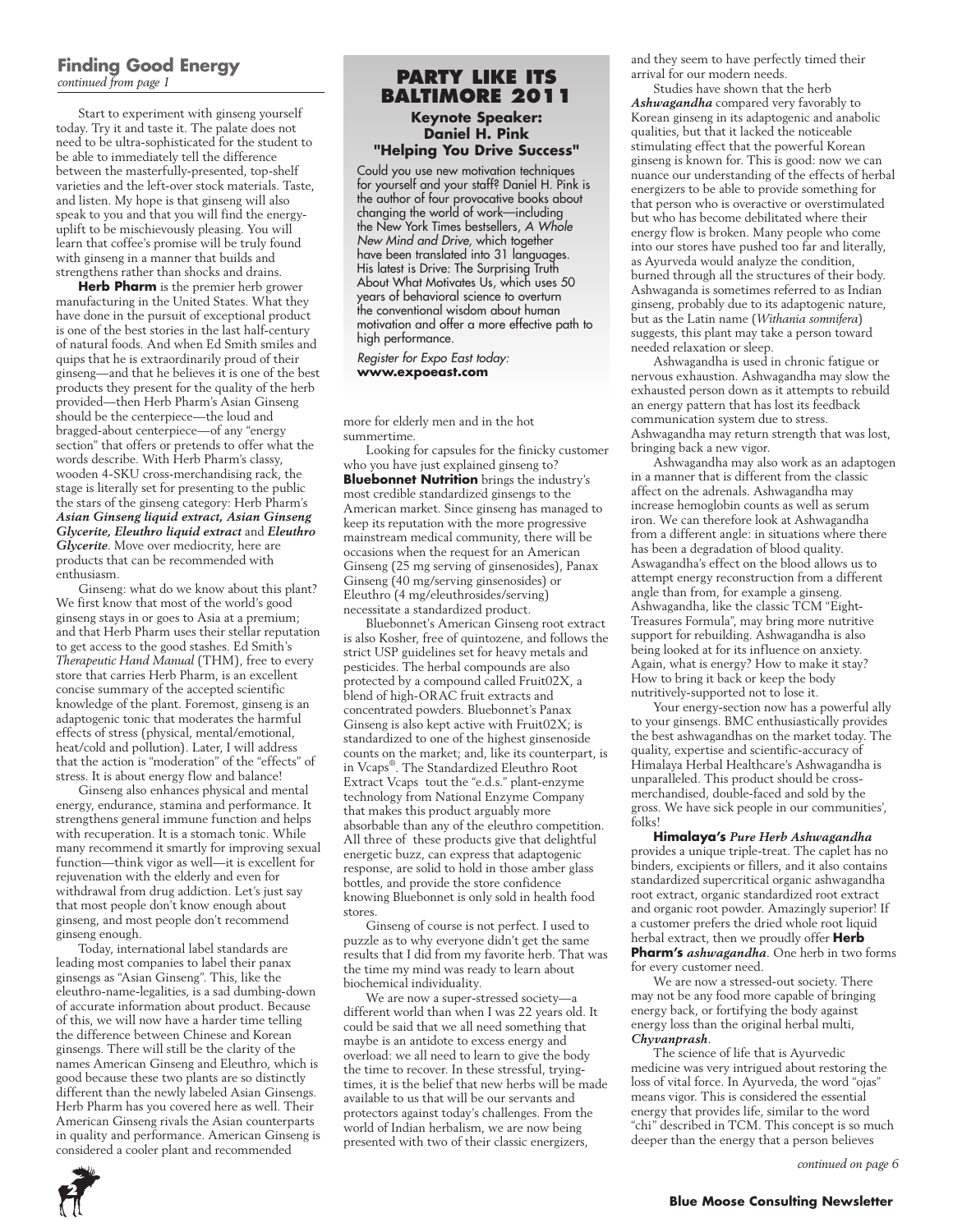

## **Endcap-worthy** Ask Your BMC REP about possible deals **Herbal Capsules**

*backed by Herb Pharm's tradition of Quality, Integrity & Efficacy* **Goldenseal** 540 mg powder in vegetarian capsules. Grown & Harvested for Environmental Responsibility

**Saw Palmetto** 160 mg of fatty acids\* & 40 mg of Pumpkin seed oil per vegetarian softgel. Extracted without hexane from dark, ripe berries for Optimal Therapeutic Efficacy

**Milk Thistle** 140 mg of silymarin\* (silybin, silychristin, silydianin) per vegetarian capsule. Black, Mature Seeds only. No petroleum ether or thyl acetate ever used

Joining the Family of Herbal Capsules: Super Echinacea<sup>®</sup> blended extracts\* of root, leaf, flower & seed Pharma Kava® grown in native South Pacific Habitat. 60 mg of

kavalactones\* per vegetarian cap: no acetone used [\* extracted with pharmaceutical-grade alcohol]

 $~\cdots~\cdots~\cdots~\cdots~\cdots~\cdots$ 

*July Promotional Specials* **Men's Health Support 20% OFF products listed** in unit purchase of 3 ea product

- Asian Ginseng liquid extract Asian Ginseng glycerite
- Saw Palmetto liquid extract Healthy Prostate Tonic™
	- Male Sexual Vitality Tonic™



HERBAL HEALTHCARE

# **July Sales Promotions Stress & Energy 15% Off products listed**

No Minimums

## **Pure Herbs & Formulas**

• StressCare**®** 120 + 240 Vcaps

- Chyvanprash w/ Honey 500 gm paste
	- Ashwagandha 60 caplets
		- Holy Basil 60 Vcaps**®**

## **Skin Care – all Gluten-FREE**

• Nourishing Night Cream • Nourishing Face Moisturizing Lotion • Exfoliating Walnut & Wood Apple Face Scrub

- Neem & Turmeric Face Wash
	- Hydrating Face Wash
	- Invigorating Face Wash
- *this summer sale continues through July 31, 2011* ~~~~~~~~~~~~~~~~~~~~~~~

Don't forget to order the gorgeous free marketing tool *Organique by Himalaya Booklet* for Retailers and Consumers



## *The Birthday Party is Half-way over*  **ENJOY**

## **Bluebonnet Celebrates 20 Years: 1991-2011**

No wonder so many stores have decided to associate their good name with the good people from Bluebonnet Nutrition.

## **20 Reasons to Partner with Bluebonnet**

1. Kosher–Certified 2. 100% Natural, Clean & Pure 3. Rigorous Onsite QA/QC testing 4. Best Ingredients on Earth 5. Innovative Formulas 6. Eco-Friendly & Sustainable 7. Free of Most Allergens like Gluten\* 8. Natural Excipients 9. No Artificial Colors, Flavors of Sweeteners 10. Antibiotic/Hormone, (rBGH)-Free 11. Non-GMO When Available 12. 100% Vegetarian/Vegan Formulas\* 13. Recyclable Amber Gass Bottles 14. Truthful Labeling 15. Premium Quality Value 16. Family-Owned 17. Social, Environmental and Health Advocates 18. Community Outreach 19. 100% Money Back Guarantee\*\* 20. Available in Kosher Stores \* most formulas

Not represented by BMC in NJ Not represented by BMC in NJ, SC



\*\* customer-satisfaction

## **July Sales 20% off**

| 02773 | Complete Omega 3.6.9   | 8 oz            |
|-------|------------------------|-----------------|
| 1780  | Omega Woman            | 120 ct          |
| 02774 | Complete Omega 3.6.9   | 16 oz           |
| 02778 | Complete Omega 3.6.9-D | 120 ct          |
| 58781 | Arctic CLO-D Lemon     | 16 oz           |
| 54783 | Arctic CLO-D Orange    | 8 <sub>oz</sub> |
| 01776 | Omega-3.6.9 JR         | 4 oz            |
| 02890 | Ultimate + CoQ10       | 120ct           |
| 01797 | Ultimate Fish Gelatin  | 60ct            |

## ~~~~~~~~~~~~~~~~~~

Ask your BMC Rep for special sales on the *Nordic Berries and Omega-3 Effervescent 7ct & 21ct*

~~~~~~~~~~~~~~~~~~ *Learning should always be profitable*  **Webinar: Omega-3's: Essential for Skin Health –**  Presented by Lisa Petty, BA, ROHP July 6th at 12 noon (extra **5% off** next order for retailers who attend) **Vity Award winner:** 3 Awards from *Vitamin Retailer Magazine*  2011 *Best EFA Supplement:* Omega-3 *Best Children's Health Supplement:* Nordic™ Berries *Best sales & specials:* Line Drives

Not represented by BMC in NJ, SC

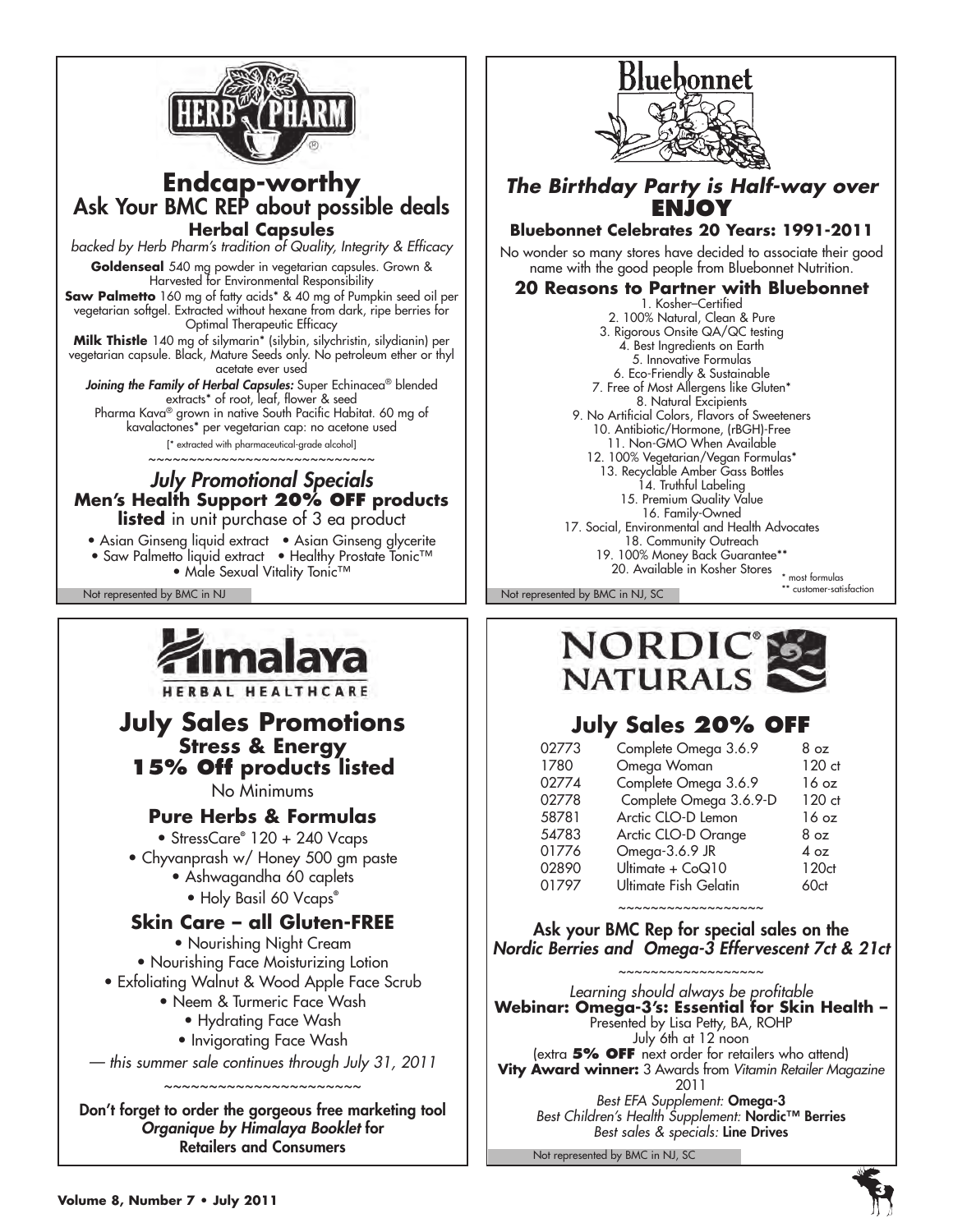

## **Foods for Summer**

*Ready-made, Raw and Organic Love Travel & Outdoors and Organic Foods Load up with an Endcap* 

- **Juvo Original**
- **Juvo Super Food**
	- **Juvo Slim**
- **Juvo Yoga Food**
- *NEW* **Juvo Raw Green protein**

*Joyously do the work of "weaving" health! The Best Treatment is Prevention* —Dr. James Hwang, Founder of Juvo [1999]



## *Nature's Wonderland*® *Traveling Companions:*

Ginger Capsules…great for motion sickness, which plagues many travelers.

## July Promotion Nature's Wonderland® **GINGER ROOT VCAPS Buy 3 of each**

# **Get 4th Free!**

item # 176x Ginger Root, 60 Vcaps/bottle

## **BUY (6) @ \$4.93 = \$29.58 – Get TWO Free!**

Your Cost: \$29.58 PLUS FREE SHIPPING – NO MINIMUM

ADD to this excellent buy, any Olbas items and get samples and literature too!!



### *July Special:* **Aloe Juice Quarts 10% off 12 mix & match** Cherry Berry , Orange Papaya + Aloe Gold

Perfect for summer health. Skin renewal; Hydration-recovery thanks to natural occurring electrolytes; Energy support plus endless digestion benefits.

### In the News:

• Aloe Vera + Aloe Life—100% safe. • Aloe Life juices are safe to be taken daily and indefinitely for the entire family – kids, adults, seniors and pregnant women.

• Aloe has been shown to be safe & effective. The most current Aloe support information is on our website www.aloelife.com.

• If you ever have questions" contact Aloe Life and let us be a support to you. 1-800-414-2563.

### Aloe Life is getting Social! Follow us on Facebook www.facebook.com/pages/Aloe-Life-

~~~~~~~~~~~

International/487230735346 Follow us on Twitter http://twitter.com/ **AloeLifeIntl** Email info@aloelife.com

## wellinhand ACTION REM **Topically Applied Herbal Answers** *July Promotions* **10% OFF** direct orders only **Yeast Rescue**®  **Spray Bug-A-Boo!™** 2 fl. Oz. Eucalyptus-Thyme Yeast Rescue® is an intimately soothing, instant-acting botanical and aromatherapy blend of organic and wildcrafted botanicals and pure essential oils with Vitamin E specifically designed to stop the intimate itching and burning within minutes of the first application. Bug-A-BOO™ - an oil-free repellant of natural ingredients that you will love and

bugs will hate! *Ingredients:* Pure water, apple cider, vinegar, lavender, calendula blossoms, witch hazel, and pure essential oils. Certified Vegan \$6.00/SRP \$9.99 2oz perfect for every beach bag

*Direct orders from Well in Hand: \$75. minimum. And \$100 for free-shipping*

## Dr. Ohhira's Probiotics **Great News for a Spectacular Product**

## Dr. Ohhira's Propolis PLUS® **—Now Available in a 30 capsule size**

wholesale: \$26.35/SRP \$43.95 *30 caps, 60 caps, 120 caps we got ya covered*

## **On vacation this summer?**

New foods, New Places; the jostle of travel

10 million people per year experience digestive stress while on vacation

Remind Customers to pack Dr. Ohhira's Probiotics: the suitcase can carry your best support against traveler's diarrhea. Before, during & after.





*Finest Quality Hair, Body and Skincare Accessories*

## **Summertime Tie-up**

## **Bass Brushes Raises the Bar with Hair Ties**

| Item #       | Wholesale | <b>MSRP</b> |
|--------------|-----------|-------------|
| HC1 (Small)  | \$4.80    | \$7.95      |
| HC2 (Medium) | \$6.00    | \$9.95      |
| HC3 (Large)  | \$7.20    | \$11.95     |

## **Get the Comb Clamp Display:**

*the most powerful Hair Clamp ever made*

A complete set is 12 of each size and they will receive a **free** display if you order 12 of each size. Otherwise the display cost is \$60.00

Not represented by BMC in NC, NJ, PA

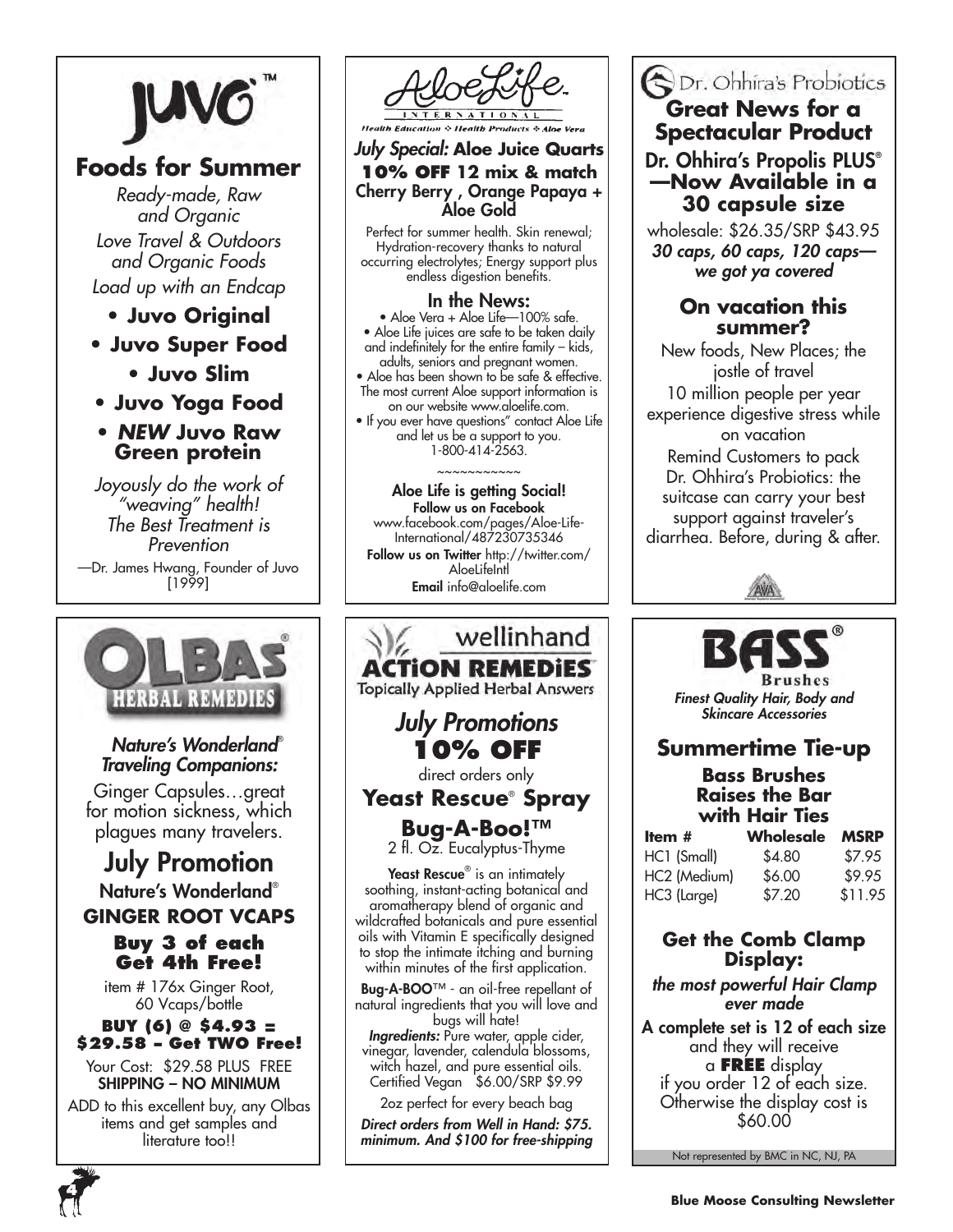

Since hair color & health are so susceptible to sun damage, women and men both look to refresh their hair color over the summer months. When color becomes brassy and faded, people look for their favorite products to revive their favorite look. This is the perfect time to offer Surya Brasil instead of another round of permanent dyes. When color does fade, Surya can be easily re-applied while continuing to condition the hair as well. Surya is loved by people whose hair has sustained a lot of damage from the sun or chlorine.

Ask your BMC Rep what it would take to get a Surya demo in your store. Stock the entire line: it all sells!!!

*July Promotion* **25% Off-Invoice***\** **ALL Henna Creams & Powders**  Buy-in dates: 6/20 - 7/20

15 Surya Henna Creams 2.31 fl oz \$7.19/MSRP \$11.99

10 Surya Henna Powders 1.76 oz \$3.89/MSRP \$6.49

\* Retailer agrees to pass on 15%, but not more than 25% of the promotion as an agreement to get the monthly promotion

 $\emptyset$ 

SURYA Brasil

## immune **HEALTH BASICS**

CLINICALLY PROVEN IMMUNE SUPPORT

*Be Generous to Your Communities' Health this Summer:*  **Promote Wellmune WGP**®

**Immune Health Basics is Being Generous—another line drive**

**July Special** 6 each per SKU **10%** 9 each per SKU **15%** 12 each per SKU **20%**

~~~~~~~~~~~~~~~~~ New research on Immune Health Basic's Beta Glucans Published in Nature magazine. "Structure matters" April 27, 2011 – A new study using

Wellmune WGP® was published as the cover story in the science magazine, *Nature*.

~~~~~~~~~~~~~~~~~~~~ Wellmune WGP® is a food-grade, immune-health ingredient for functional foods, beverages and supplements in more than 30 countries.



**Buy two (2) Lip Balm Displays and get 15% OFF**

### *Lip Balm Display includes*

Vegan Shea Butter lip balms

- Citrus Orange
- Fresh Mint
- |• Vanilla Twist
- 0.25 twist-lid tubs

~~~~~~~~~~~~~~~~~~~~

Kids and adults love *Organic Vanilla* 

Ask your BMC rep for info on the *Lucky Kids* write up.

VEGAN

# **MushroomScience**

The medicinal mushroom for the athlete, and those dealing with stress **Cordyceps**

It took years of research & the analysis of 100's of strains of Cordyceps mycelium to find one that contained the same actives as the fruit body: the adenosine and other nucleosides that increase energy levels and help balance the HPA-axis.

Mushroom Science: the only Cordyceps that lists the active compounds on their Supplement Label panel -- adenosine and nucleosides – that make Cordyceps unique. Mushroom Science is also the only company on the market with 24% polysaccharides. For quality & dependability, *Mushroom Science is the best that there is!*

*Mushroom Science* Cs-4 Cordyceps extract contains adenosine, cordycepic acid, cordycepin and other related compounds. These compounds may balance the hypothalamic-pituitary-adrenal axis (HPA axis)\*

## *July Special:* **Cordyceps Cs-4**

for energy, stamina & endurance\* athletes know the name

> **4 ea – 10% OFF 8 ea – 15% OFF 12 ea – 20% OFF**

No other medicinal mushroom company can match our skill, sophistication or experience when it comes to providing you with guaranteed potency, research quality, certified all natural mushrooms ... the proof is on every label.

\* these statements have not been evaluated by the FDA

INEWTON thics

**Nurturing Naturally Since 1987** 

*July Promotions*  20% DISCOUNT **on 6+ of same SKU:**

Ear Wax Build-Up (N072) *NEW!!*

Hair  $\sim$  Scalp (N047) Varicose Veins (N021) Vitiligo (N081)

 $\sim\sim\sim\sim\sim\sim\sim\sim\sim\sim$ 

## Product Highlight: **Ear Wax Build-Up:**

formulated for associated symptoms such as ear discharge, dryness, itching, hearing difficulties and excess wax accumulation

Not represented by BMC in NC, SC Make sure you ask your BMC rep for the latest Newton Homeopathics Price List



## **First Aid Tips for Spring & Summer Sun**

Sunburn is an all-too common occurrence as the days get longer and warmer heading from spring to summer. Although aloe vera is excellent for post exposure skin support, don't overlook silver as a powerful first aid treatment for sunburn and heat rash.

Petrochemical and other synthetic first aid gels and ointments tend to block normal healing processes in the body, while Argentum metallicum (homeopathic silver) is readily indicated to bring relief and accelerate the innate healing responses of the body

### **First Aid Gel – Homeopathic Medicine**

• 1 oz pump • 2 oz pump Sovereign Silver First Aid Gel is the perfect alternative to conventional and herbal topical treatments, with these distinct advantages:

- Kid-Friendly: Sting-free formula reduces topical pain, does not add to it
- Safe: Homeopathy has no known side effects
- Clean & Pure: No synthetic preservatives
- Non-Greasy, Transparent & Odorless: You'll hardly know it's there

Not represented by BMC in NC, SC, NJ, eastern PA



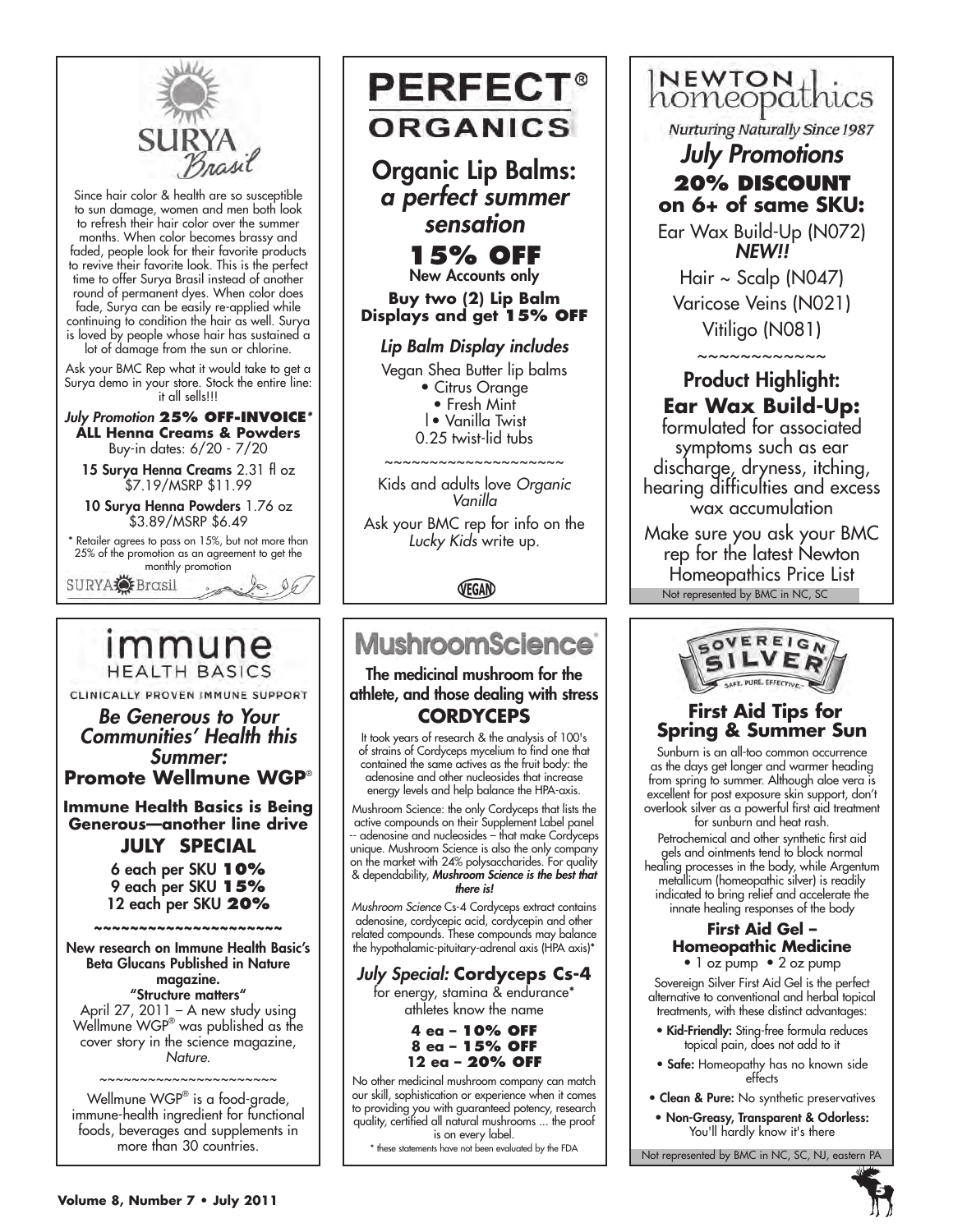### **Finding Good Energy** *continued from page 2*

they are looking for when they drag themselves exhausted into your store. This fluid of life was something that Ayurvedic Doctors studied, intent on finding out how long it would take to build a drop of this ojas, this fluid of life (this *chi*) to rebuild a body that had been sapped of its vital force. Amazing concepts for an ancient medicine that has a 5000-year old written history!

It was believed that it would take thirty-five days to build one drop of ojas in a situation of recuperation. (so much for that instant one-pill wonder!), and this system of medicine designed healing strategies to provide to the patient or health seeker everything that would assist them on this quest.

Chyvanprash is an herbal tonic for every stage of life: pre-dating multivitamins by many centuries. It is a whole foods concept of daily preventative healthcare. Chyvanprash, curiously enough, is built with a very unprocessed sugar as its base, as a means of providing a high mineralrich food. The other major base of the formula is the Vitamin C-rich fruit, amla. The sugar carries the nutrients into the muscle: in this case, as Ayurveda teaches, sugar becomes a medicine.

Chyvanprash was created to nourish and restore. It is about building muscle and building neurons. It is a subtle formula, filled with life enhancers and adaptogens. The formula balances many herbs, and has additional herbs that balance those herbs. The complex list of ingredients could scare people away, but now the

## **In the News**

### **More Proof against Genetically-modified plant crops**

Scientists in India have presented studies that question the safety of gene-modification of plants. In the Journal of Bioscience, scientists from the University of Delhi present information that concludes that the insertion of a bacterial gene (Cry1Ac) intended to be toxic to some insects may actually cause *"developmental defects, growth retardation and sterility in plants"*. This gene is already in use in crops, especially cotton\*, corn\*, tomato\*, soybean\* (rice, potatoes and tobacco) worldwide\*\*.

The importance is that this was a previously *unrecognized effect: the life cycle of the plant itself.*  Let's not even think about the innocent honeybees.

Cry1AC is a toxin derived from a protein from a gram-positive soil-dwelling bacterium that is used in genetic modification. Become informed—Search: GM crops, GE foods, Monsanto + Dow + DeKalb Genetics, Bt gene. Also note: there are no reliable ways to test GM foods for allergies!

\*U.S. Crops

herbal leaders of tomorrow are excited that energy-promoting herbal food can be supplemented by the tablespoon. It is the beauty of all the micronutrients of this formula, the bioavailable food-source Vitamin C, the herbs for the lungs and respiratory system that define Chyvanprash as a classic Rasayana.

The term Rasayana in Ayurveda means "rejuvenating" A Rasayana would be gentle like a tonic and nourishing. Chyvanprash was created to have a layered effect to build up the seven layers that Ayurvedic physicians see as making up the human structure. Chyvanprash would be intended, therefore, for a convalescence—as well as a kid's spoonful of energy before running out the door.

Himalaya does Chyvanprash right. They test every batch of this USDA-Certified Organic Chyvanprash for heavy metals and environmental contaminants and they grow all the herbs

themselves. They have their own amla trees. Chyvanprash is a rasayana meant to build oja. How long does it take to build one ounce of this precious fluid? 35 days. For people unwilling to taste this delicious formula, Himalaya Herbal Healthcare provides a 60 Vcap option for energy and a general well-being.

No energy section would be complete without *StressCare*® (is your energy section currently in need of rebuilding or completion?) *StressCare*® is a time-tested adaptogenic tonic with herbs to help build up adrenal reserves as well as support adrenal output. While *StressCare*® can be shown to relieve occasional fatigue, this powerhouse formula that includes Chyvanprash, Ashwagandha, Arjuna and Gotu Kola works to rebuild the whole body. This formula is tested for toxicity and safety and has

*continued on next page*



*July Promotions* **Children's Oxylent & Prenatal Oxylent 15% OFF\*** 

6 boxes mix & match no maximum

*Las Vegas Report:* both effervescent supplementation and the Oxylent Children's product were quite the rage with Editor's, stores and children alike.

*Discover the Oxylent Difference: Oxygenate, Hydrate, Circulate & Rejuvenate*

Ask your BMC Rep for their *Recipe for Success* to aid in making Oxylent your store's newest best-seller. And ask about the new Coop Advertising Program too!

*\* standard shipping structure apples*



\$100 wholesale July order that is placed with the code, "BMC JULY Special"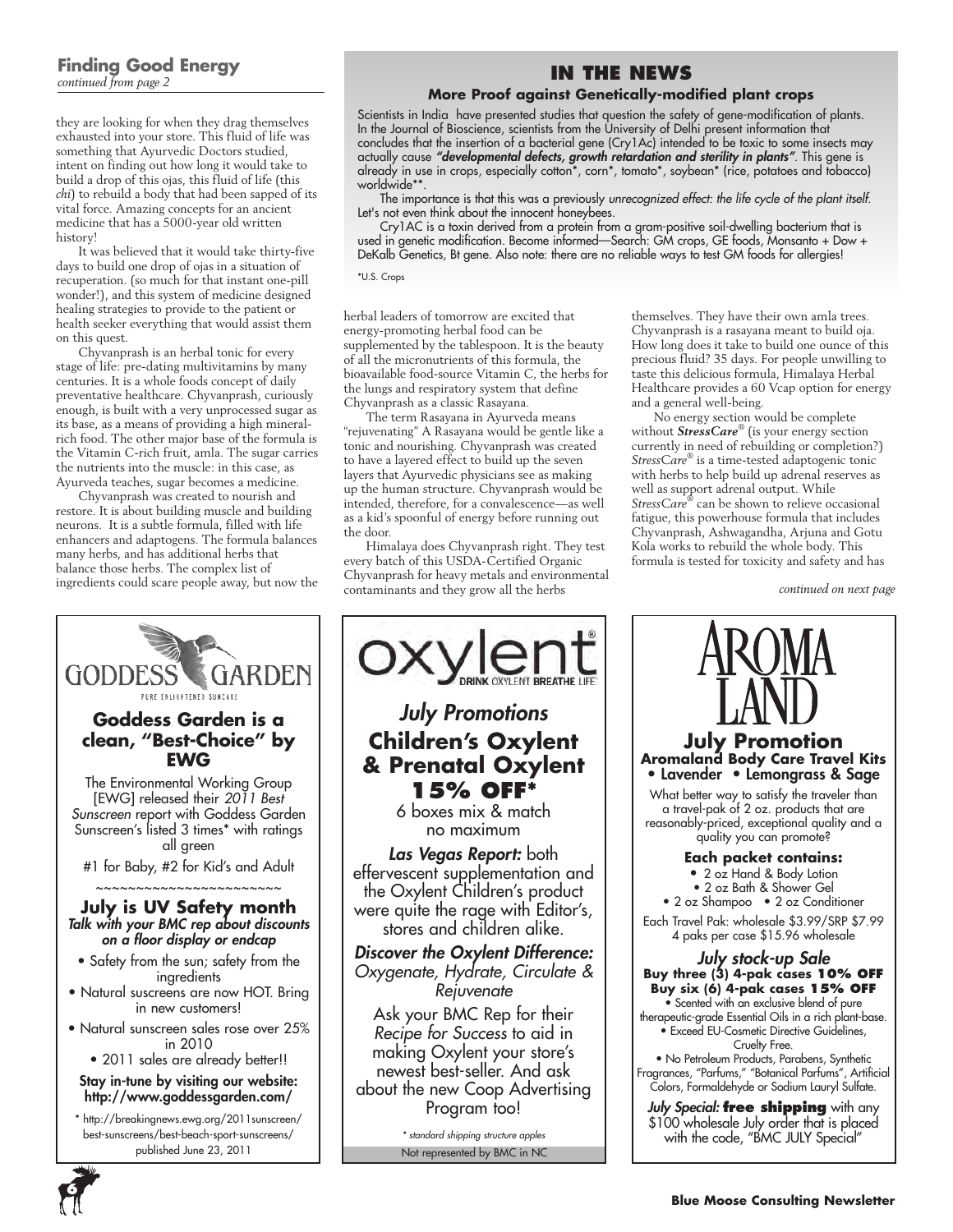the added bonus of long-term clinical use. It is world-famous, and can be considered an antiaging formula with its effect on energy and adrenal support.\* *StressCare*® helps keep cortisol

levels normal. "Is there stress? Let this formula help stress disappear!"

The more we learn about stress and energy, the more we understand the destructive nature of stress.

We used to educate about the term homeostasis, that—while still valid—does not accurately reflect what is truly happening in life as we know it. For homeo-"stasis" implies a

### **"We Are health food people" Wendy J. Hilliard, DC, Virginia BMC Sales Rep**



**"A Doctor of Healing…Any Way You Look At It"** *"If you are a chiropractor, why are you on a sales floor selling vitamins and not in a doctor's office making tons of money?"*  Well, if I had a dollar for every time I have been asked this question I would be well on my way to paying off my student loans. I understand that my choice is a curious one for many people. The answer to the question requires a bit of story that I am happy to share.

Yes, I am a chiropractor, a 2004 graduate of New York Chiropractic College. I practiced for 5 years in New Jersey as an associate doctor as well as in my own private practice. While

in school and all through my chiropractic practice I also studied and taught yoga. I had attained my formal teacher certification through International Sivananda Yoga Vedanta Centers during a 4 week intensive training at their ashram in 2005. My yoga was pivotal in teaching me my greatest lesson of being true to thy self. For many reasons, practicing as a chiropractic physician was not true to my being. But, I struggled to make it work because I was overcome by the pressures of doing what was expected of me and doing what I was 'supposed' to do with my six figure education. It took a great toll on my life and my relationship with myself. I decided to consider other careers and looked to other arenas where I could better utilize my background and knowledge. I dabbled in teaching Anatomy & Physiology at Middlesex County Community College in Edison, NJ for 5 semesters. I discovered that I loved to teach! I excelled at it and enjoyed teaching the students about the miraculous human body. But still, I did not feel as if all the pieces fit together.

I moved to Virginia with my husband in 2010 and went back to practicing full time as an associate chiropractor because it was easier than struggling to find something that satisfied me. When the job did not work out I took the opportunity to say enough is enough. I had a dialogue with myself, "What is the point to my life if I am not doing something that betters myself as a person and makes me happy? So what if it is a risk? I will never know unless I face my fears and go outside my comfort zone". I soon discovered that outside my comfort zone was exactly where I would find my true self!

I left chiropractic practice and took a job as a Regional Nutritional Supplement Buyer at a holistic pharmacy. I soon realized that all the impressive lines in my store lead back to a common brokerage, Blue Moose Consulting. Soon after that, I attended Expo East and discovered there was whole bright shining world out there called the Natural Product Industry. I knew right away I had found the place to be, a place where I could spread my wings. I also knew I had to work for Blue Moose Consulting, and so I approached them about a job. It is amazing what happens when you decide to make a change and to go after what you want with passion and determination. It is a leap of faith, though doors will open.

For the first time in my life, after traveling the winding roads of chiropractic, yoga, and academia, I have landed in a place where I feel all the puzzle pieces finally fit into one clear picture. The Natural Product Industry is a synergy of my background and skills as a health care practitioner, a yoga teacher, anatomy professor, as well as my 15 years experience in retail (yeah, that's a whole other story).

The impact of what *Blue Moose Consulting* accomplishes as a brokerage gives me a chance to reach more people on an exponential level rather than by one patient at a time on my chiropractic table. By placing outstanding natural products in stores and educating the staff, I allow attainable natural health care to reach thousands of people. I am a catalyst of exposure and education of natural products for both stores and their communities.

Every day I have a mission to bring natural health first to my stores and secondly to the consumers. I took an oath as a doctor to *"bring strength to the sick, relief to the*  suffering, and inspiration to mankind to attain bountiful health that we may live this life *to the fullest expression of its innate endowments"*. I still fulfill my oath every day, not in a doctor's office or in a lecture hall, but out on the streets of the Natural Product Industry. Let the healing continue.

standing-still, when that is not a reality of life. The more accurate term that may one day catch on is allostasis, which connotes the ability to be flexible with the changing demands of everyday life. (an adapotenic homeostasis?) Allostasis implies the ability to support mobility, to stay flexible. Note the movement of energy in that concept (as opposed to the return to a normal function that homeostasis suggests!)

The HPA axis (Hypothalamic-Pituitary-Adrenal axis) is part of the neuro-endocrine system that controls much of our body function, including digestion, immune health and energy. This communication system is dependent upon feedback interactions. It is not a one-way communication system. It must be flexible. It must be able to resolve stressors. Stress occurs; and, the hope of herbal foods is that they may be able to moderate the effects of stress.

Stress is not the problem, as it was probably necessary for adaptation and development. What is not healthy is unresolved stressors, because an unresolved stressor will keep the switch"ON" and continue communication about a need for resistance to stress. This is what may burn through what we call our vital force, our oja, our chi. First there is the initial reaction to stress, then there is the resistance to stress, and what is then needed is the resolution of those stressors; or—the body stays at heightened alert, and the HPA axis potentially loses its communication and feedback interactions, and other things start to malfunction. Stress, indeed is the ultimate killer!

If we remain in a state with constant unresolved stressors, where the stress hormones stimulated by the HPA axis are constantly communicating one-way, then we inevitably reach exhaustion augmented by many potential correlating imbalances. Disease.

Allostasis is the ability to bend when stress occurs. The ability of the HPA axis to adapt. Nourishing rasayana herbs may be a smart strategy for prevention. Any adaptogenic herb that could show a reduction of stress hormones would signal a potential for a return to normality: recovery. If there is exhaustion, the body must relax and rest to rejuvenate.

There is no balance in an equation that constantly outputs energy without regeneration. Ginseng as a tonic for the digestive system may be just as valuable as ashwagandha for blood nourishment and allowing a slow-down to a nonstop engine.

The reason that the medicinal mushroom *Cordyceps* is now treasured by athletes, who experience tons of stress during work-out and performance, is that their programs lead to great amounts of stress and oxidative damage. A properly-made Cordyceps like **Mushroom Science's** *Cs-4*, which lists the active compounds clearly and accurately on the label, provides nutrients that may assist the HPA-axis to function as intended.

All your adaptogens are defined as a class by their ability to help the body "adapt" to outside stressors: to be flexible and mobile in a response in real time. Every adaptogen identified by medical herbalism should help with the fall-out from stress and the ability of the body to have resolution and rejuvenation. Every adaptogen should be placed together in your energy section. Considering what we are talking about here, the set should only include top-notch manufacturers: threw cheap options out the door!

*continued on page 8*